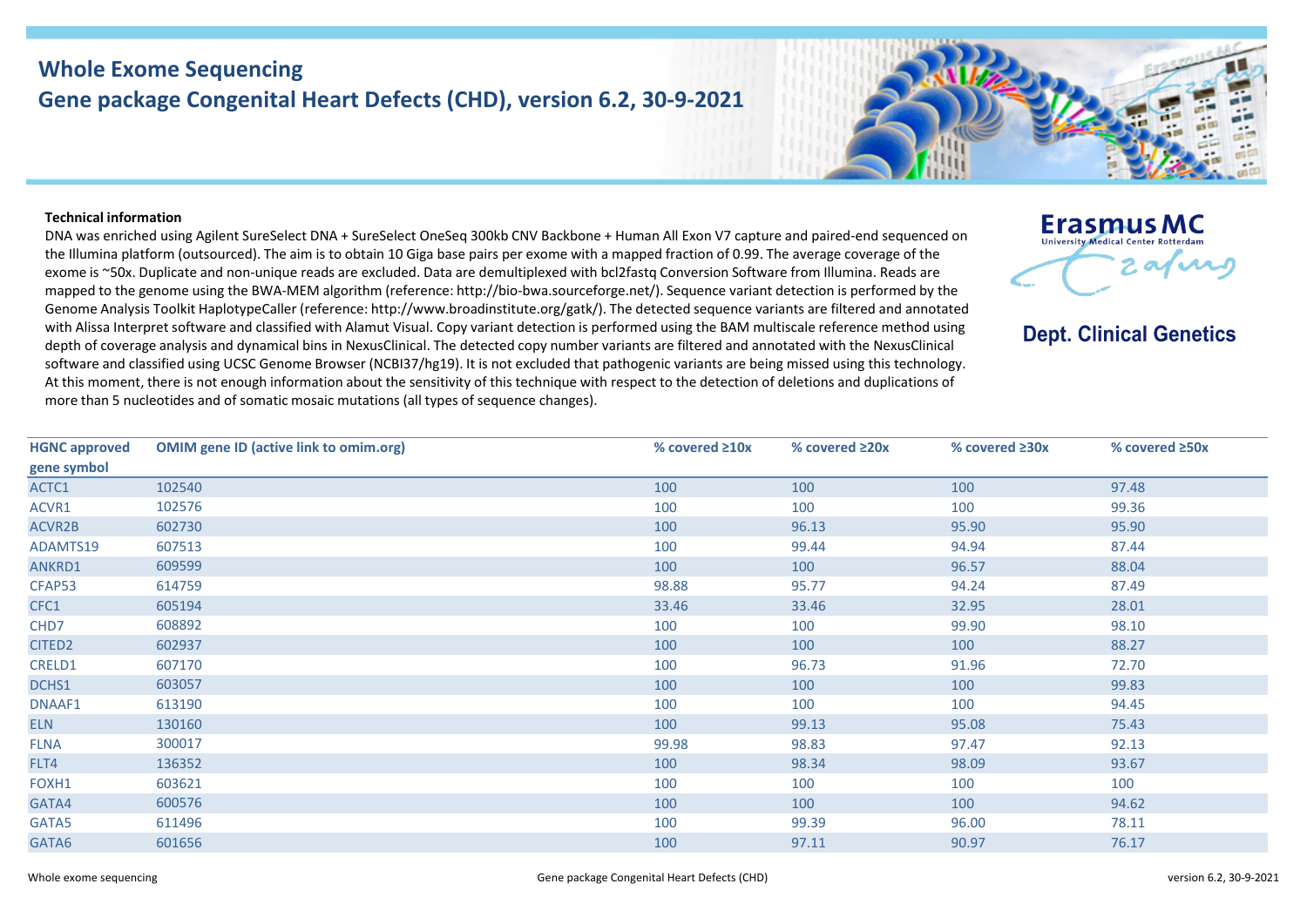| <b>HGNC approved</b> | <b>OMIM gene ID (active link to omim.org)</b> | % covered $\geq 10x$ | % covered ≥20x | % covered ≥30x | % covered ≥50x |
|----------------------|-----------------------------------------------|----------------------|----------------|----------------|----------------|
| gene symbol          |                                               |                      |                |                |                |
| GDF1                 | 602880                                        | 100                  | 92.13          | 78.94          | 60.08          |
| GJA1                 | 121014                                        | 100                  | 100            | 100            | 100            |
| HAND1                | 602406                                        | 100                  | 100            | 88.03          | 77.52          |
| HAND <sub>2</sub>    | 602407                                        | 100                  | 100            | 99.28          | 76.99          |
| HEY2                 | 604674                                        | 100                  | 100            | 100            | 98.47          |
| IRX4                 | 606199                                        | 100                  | 99.74          | 96.30          | 84.81          |
| JAG1                 | 601920                                        | 100                  | 98.32          | 97.58          | 97.57          |
| LEFTY2               | 601877                                        | 100                  | 100            | 100            | 97.71          |
| MATR3                | 164015                                        | 100                  | 100            | 100            | 97.93          |
| MED13L               | 608771                                        | 100                  | 99.89          | 98.72          | 96.49          |
| MMP21                | 608416                                        | 100                  | 97.13          | 93.58          | 86.65          |
| <b>MYH11</b>         | 160745                                        | 100                  | 99.84          | 98.72          | 92.21          |
| MYH <sub>6</sub>     | 160710                                        | 100                  | 99.86          | 99.33          | 95.20          |
| MYH7                 | 160760                                        | 100                  | 100            | 99.94          | 94.93          |
| <b>MYOCD</b>         | 606127                                        | 100                  | 100            | 99.94          | 97.73          |
| NFATC1               | 600489                                        | 100                  | 99.83          | 98.40          | 95.15          |
| <b>NKX2-5</b>        | 600584                                        | 100                  | 98.78          | 90.26          | 42.09          |
| <b>NKX2-6</b>        | 611770                                        | 100                  | 100            | 100            | 100            |
| <b>NODAL</b>         | 601265                                        | 100                  | 100            | 100            | 100            |
| NOTCH1               | 190198                                        | 99.03                | 98.64          | 97.87          | 94.58          |
| NOTCH <sub>2</sub>   | 600275                                        | 99.88                | 98.85          | 98.47          | 95.83          |
| NR2F2                | 107773                                        | 100                  | 100            | 100            | 98.56          |
| PKD1L1               | 609721                                        | 100                  | 99.98          | 99.19          | 94.93          |
| PRDM6                | 616982                                        | 100                  | 93.25          | 81.58          | 68.18          |
| PTPN11               | 176876                                        | 98.37                | 98.37          | 98.37          | 98.37          |
| ROBO1                | 602430                                        | 100                  | 100            | 100            | 98.66          |
| ROBO4                | 607528                                        | 100                  | 100            | 99.88          | 96.30          |
| SMAD <sub>2</sub>    | 601366                                        | 100                  | 100            | 100            | 98.69          |
| SMAD6                | 602931                                        | 100                  | 85.24          | 60.94          | 46.59          |
| SMO                  | 601500                                        | 100                  | 96.71          | 94.39          | 89.16          |
| SOS1                 | 182530                                        | 100                  | 98.47          | 97.56          | 94.16          |
| TAB <sub>2</sub>     | 605101                                        | 100                  | 100            | 100            | 99.55          |
| TBX1                 | 602054                                        | 89.95                | 75.58          | 63.04          | 42.43          |
| <b>TBX20</b>         | 606061                                        | 100                  | 100            | 100            | 96.34          |
| TBX5                 | 601620                                        | 100                  | 100            | 100            | 97.99          |
| TDGF1                | 187395                                        | 100                  | 100            | 100            | 100            |
| TFAP2B               | 601601                                        | 100                  | 99.47          | 97.43          | 91.74          |
| TLL1                 | 606742                                        | 100                  | 100            | 100            | 96.82          |
| ZFPM2                | 603693                                        | 100                  | 100            | 99.07          | 94.84          |
| ZIC <sub>3</sub>     | 300265                                        | 100                  | 100            | 100            | 92.40          |